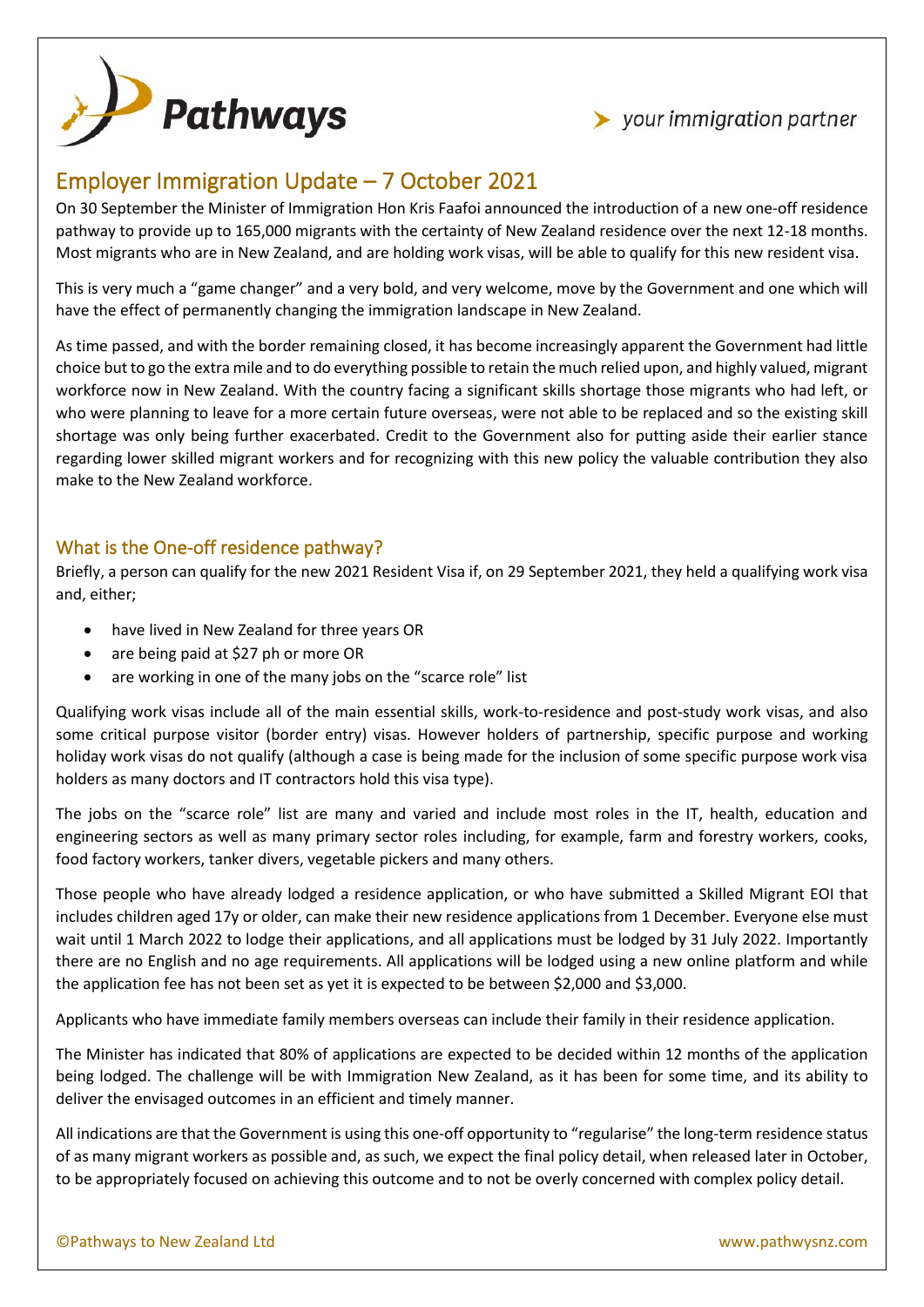



## What does this mean for employers?

This should be good news for all employers of migrant workers as they have had to deal with a multitude of immigration policy changes and visa uncertainty over the past 18 months. While there is still a process to be undertaken, the good news is the end outcome is one which provides long term certainty for everyone – and with no further need to manage employees' ongoing visa renewals.

Employers should firstly ensure that all their migrant workers are made aware of this residence opportunity and to encourage them to check their eligibility – information on the 2021 Resident Visa and a quick eligibility check is available on our website at [https://www.pathwaysnz.com/one-off-resident-visa.](https://www.pathwaysnz.com/one-off-resident-visa) If a worker is eligible, and most will be, then they should be encouraged to take up the opportunity as they will not get this chance again.

Because the new resident visa is expected to take some 12 months to process employers still need to ensure their migrant workers remain on valid (& qualifying) work visas through until their residence can be approved.

There are several areas where there is a need for greater understanding.

Workers who have already lodged a residence application can also lodge a 2021 Resident Visa application, and can then rely on the approval of whichever application is decided first. Factors to consider in making this decision will relate to the expected processing time of the already lodged application versus that of a new application, whether there are any particular risks with the existing application which would not be the case with the new policy, and the additional cost involved in making a new application. Currently lodged residence applications are taking 23 months to process, unless they are in the priority queue which comprises applicants who hold occupational registration or who are on an annual salary of \$112,320 or higher. These priority applications would normally be processed within 3-5 months however as most residence applications are processed by the INZ Auckland office the current, and ongoing, lockdown is significantly impacting on these processing times.

There are also significant matters which relate to workers who hold a work-to-residence (WTR) work visa to work for an INZ accredited employer and who have already lodged a residence-from-work (RFW) residence application, or who will soon be eligible to make such an application. Under current policy a worker can only extend their WTR work visa if they have already lodged a RFW application, and they must remain on a WTR work visa through until their RFW application is approved. INZ has also advised that WTR work visa applications will not be accepted after 31/10/2021. Applicants in the above situation need to decide whether to protect their current WTR pathway to residence and/or take the opportunity afforded by the new 2021 Resident Visa. Again, cost and processing times will be important considerations. There is also the ability of RFW applicants earning \$90,000 pa to directly gain their Permanent Resident Visa as the outcome of their application which will not be the case with the new 2021 Resident Visa application which will result in the normal 2 year Resident Visa. If WTR visa holders decide not to continue along the RFW pathway they can easily transition to an Essential Skills work visa (no job advertising required) and then rely solely on the new resident visa to gain their residence.

Employers who followed the Government's signals over the last year to become accredited, and to transition their workers on to WTR work visas to protect their only pathway to residence, and retain their migrant staff will, understandably, be somewhat "gutted" at this change in circumstances, and the comparative ease with which their migrant workers will now be able obtain residence. However, from the workers point of view they finally can now plan their, and their family's, future in New Zealand with real certainty.

Once a migrant worker has obtained their New Zealand residence they then hold the same employment status as any other NZ employee and there are no immigration-related ties to the employer. Employers should therefore be proactive from now on in investing and progressing their migrant workers as long-term employees to minimize the risk that they will leave the employment after gaining residence.